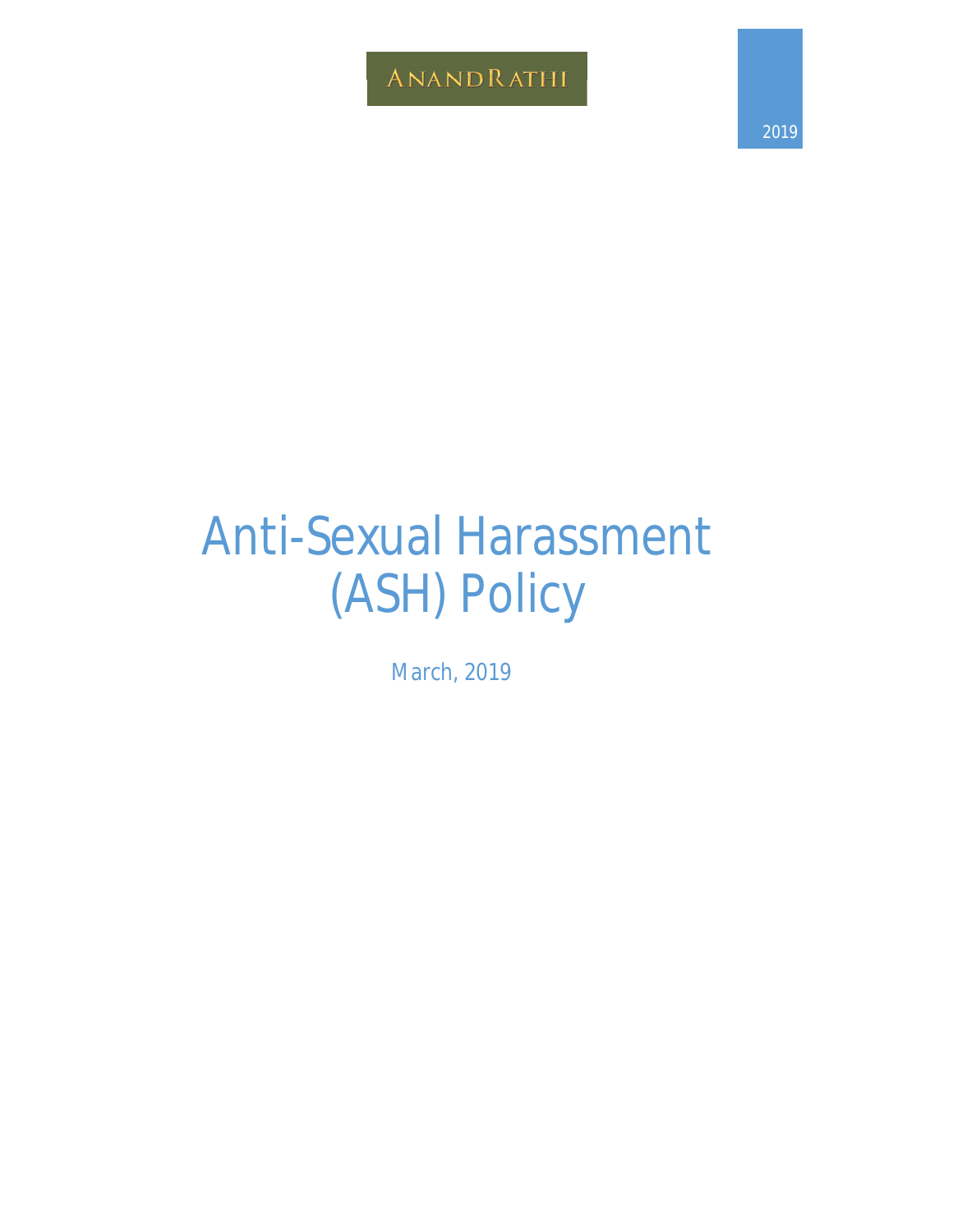# **Preface**

Our Company has a philosophy that includes respect for human values, individual dignity, no gender bias and adherence to honest, ethical and professional conduct among employees. Employees are guided by the vision statement and values for the success and reputation of the Company.

Protection against Sexual Harassment and right to work with dignity are universally recognised human rights. Our company is committed to creating a healthy working environment, and promotes equality of opportunity and freedom that enables employees to work without fear of prejudice, gender bias and Sexual Harassment. The Company also believes that all its Employees have the right to be treated with dignity.

Sexual Harassment at Workplace is a violation of the fundamental right and, therefore, requires an effective mechanism for prevention, prohibition and redressal of Sexual Harassment. In order to create such a safe and conducive work environment, this Policy has been framed, in line with the provisions of the "Sexual Harassment of Women at Workplace (Prevention, Prohibition and Redressal) Act, 2013" of India and existing rules framed thereunder namely the "Sexual Harassment of Women at Workplace (Prevention, Prohibition and Redressal) Rules, 2013.

# **Objectives**

Purpose of this policy is to provide protection against sexual harassment of women at workplace and the prevention and redressal of complaints of sexual harassment and matters related to it.

# **Applicability**

The Policy is applicable to all employees of Anand Rathi Wealth Services Limited., , irrespective of their level, rank or designations across all departments, functions, operations, units, meeting centres and offices (including branch, administrative and regional) of the Company and is deemed to be incorporated in the service conditions of all the Company employees and comes into effect forthwith. This policy extends to all employees including individuals coming to the workplace for employment or for any other purpose whatsoever including but not limited to visitors, vendors, contractual resources, secondees and applies to any alleged act of sexual harassment against persons at workplace, whether the incident has occurred during or beyond office hours.

# **1. Definitions**

For the purpose of this Policy, unless the context otherwise requires:

**1.1 "Aggrieved Person"** means in relation to a workplace, a woman, of any age, whether employed or not, who alleges to have been subjected to any act of sexual harassment by the respondent and includes contractual, temporary, visitors; (hereinafter referred as 'AP')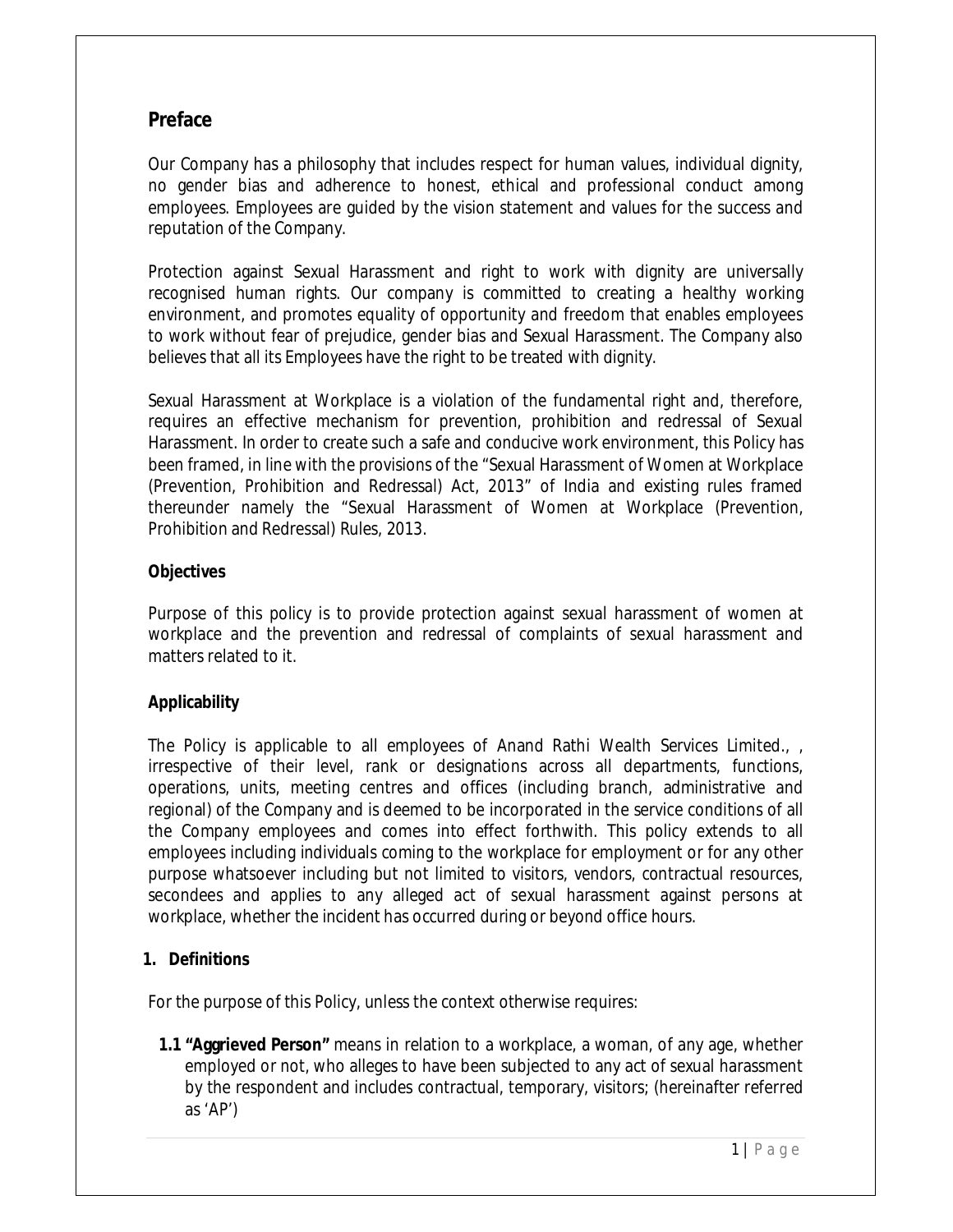- **1.2 "Company"** means Anand Rathi Wealth Services Limited
- **1.3 "Complaint"** means a complaint of Sexual Harassment at Workplace;
- **1.4 "Employee"** means a person employed at a Workplace for any work on regular, temporary,ad-hoc or daily wage basis, either directly or through an agent, including a contractor, with or, without the knowledge of the principal employer, whether for remuneration or not, or working on a voluntary basis or otherwise, whether the terms of employment are express or implied, and includes a co-worker, a contract worker, probationer, trainee, apprentice or called by any other such name;

\* Explanation: The aforesaid definition of 'Employee' shall be used only for the purpose of the Policy and cannot be used to claim rights of an employee conferred by any law for the time being in force.

- **1.5** "**Employer**" means a person responsible for management, supervision and control of the workplace.
- **1.6 "Internal Committee"** means a committee constituted for redressal of Complaints by the Aggrieved Person and making recommendations for resolution to the Management Team;
- **1.7 "Management Team"** shall mean the person/s vested with the powers to take appropriate action for implementing the decision of the Internal Committee and shall consist of such officers as designated by the Company from time to time;
- **1.8 "Member"** means a Member of the Internal Committee;
- **1.9 "Presiding Officer"** means the Presiding officer of the Internal Committee nominated by the Management; (hereinafter referred as 'Chairperson')
- **1.10 "Respondent Person"** means a person against whom the Aggrieved Person has made a Complaint;
- **1.11 "Sexual Harassment"** includes any one or more of the following unwelcome acts orbehaviour (whether directly or by implication) namely :
	- **1.11.1** physical contact and advances; or
	- **1.11.2** ademand or request for sexual favours; or
	- **1.11.3** making sexually coloured remarks; or
	- **1.11.4** showing pornography; or
	- **1.11.5** any other unwelcome physical, verbal or non-verbal conduct of sexual nature.

The following circumstances, among other circumstances, if it occurs or is present in relationto or connected with any act or behaviour of Sexual Harassment may amount to SexualHarassment: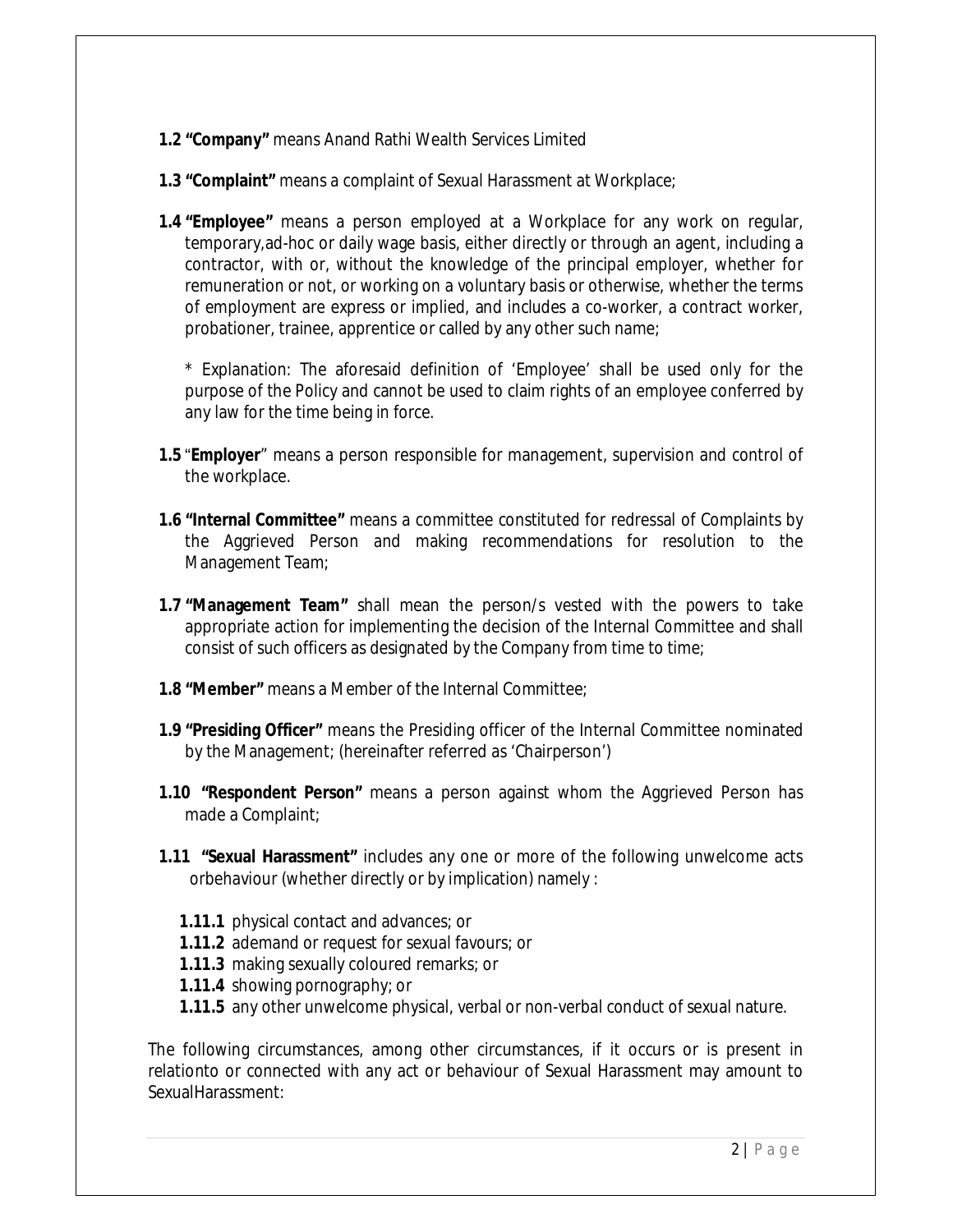- **1.11.6** implied or explicit promise of preferential treatment in employment; or
- **1.11.7** implied or explicit threat of detrimental treatment in employment: or
- **1.11.8** implied or explicit threat about present or future employment status; or
- **1.11.9** interference with work or creating an intimidating or offensive or hostile work environment; or
- **1.11.10** humiliating treatment likely to affect health or safety;
- **1.12 "Steering Committee"** meansa committee appointed by the Management, who will decide on constitutions of the IC and its recommendations;
- **1.13 "Third Party"** means any person or persons who is not on the rolls of the Company but, in the course of work related activities, is interacting with the Company;
- **1.14 "Workplace"** shall mean any place(s) where an Aggrieved Person is employed or works, or visits in connection with his duties during the course of or arising out of his employment and includes transportation provided by the employer for undertaking such journey;

# **2. Prevention of Sexual Harassment at Workplace & Reporting**

No Employee shall be subjected to Sexual Harassment at any Workplace. If an employee is being sexually harassed he/she should:

- **2.1** Tell the Respondent Person that his / her behaviour is unwelcome and ask him/her to stop.
- **2.2** Keep a record of incidents (dates, times, locations, possible witness(es), what happened, Aggrieved Person's response).
- **2.3** Make, in writing, a complaint to the Internal Committee within a period of three monthsfrom the date of last incident in accordance with the terms of the Policy.

# **3. Constitution of Internal Committee**

- **3.1** The Internal Committee shall consist of not less than four members, to be nominated by the Company,provided that at least one-half of the total members so nominated shall be women;
- **3.2** The Committee shall be headed by a woman employed at a senior level at workplace, who shall be its Presiding Officer;
- **3.3** Not less than two members of theInternal Committeeshall be from amongst Employee preferably committed to the cause of women or who have had experience in social work or have legal knowledge;
- **3.4** One member of theInternal Committee shall be from amongst non-governmental organization or associations committed to the cause of women or a person familiar with the issues relating to Sexual Harassment;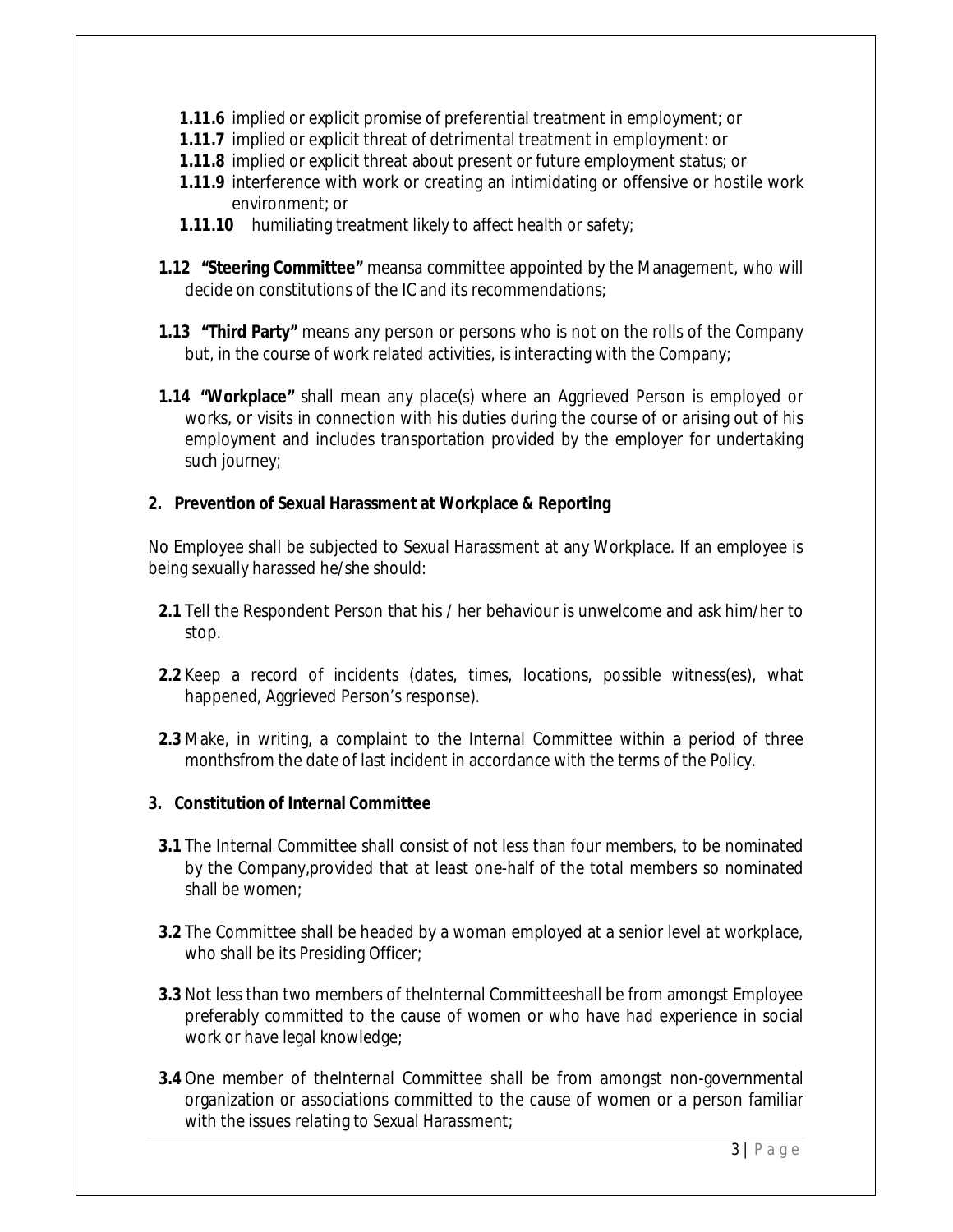**3.5** The Presiding Officer and members of the Internal Committeeshall hold office for such period, not exceeding three years, from the date of their nomination;

# **4. Complaint Mechanism**

#### **4.1 Informal Resolution Options:**

When an incident of sexual harassment occurs, the victim of such conduct can communicate disapproval and objections immediately to the Respondent Person and request the Respondent Person to behave decently.

If the harassment does not stop or if victim is not comfortable addressing the Respondent Persondirectly, the victim can bring the concern to the attention of the Internal Committee for redressal of grievances. The Internal Committee will thereafter provide advice orextend support as requested and will undertake prompt investigation to resolve the matter.

## **4.2 Complaint to be made in writing**

- **4.2.1** An aggrievedemployee, who is not comfortable with the informal resolution option, may make a formal complaint to the Internal Committee within a span of three months from the date of incident and in case of a series of incidents within a period of three months from the date of last incident. The Complainant shall send such complaint as given below:
	- **4.2.1.1** The incident shall be described in the format attached herewith (Ref: Annexure A)- 'Reporting Sexual Harassment at Workplace' and or;
	- **4.2.1.2** Through an email on report-harassment@rathi.comand or;
	- **4.2.1.3** Through an email to any of the Internal Committee members (Ref: Annexure B)
	- **4.2.1.4** The complaint can be given in writing in the form of a letter addressed to Internal Committee and this letter can be sent in a sealed envelope onthe following address:

# **Internal Harassment Complaints Committee,**

11th Floor, Times Tower, Kamla City, Senapati Bapat Marg Lower Parel, Mumbai - 400 013

The victim / complainant is required to disclose the name, region, department, division, location along with contact number and email address, to enable theInternal Committee to contact the Respondent Personand take the matter forward.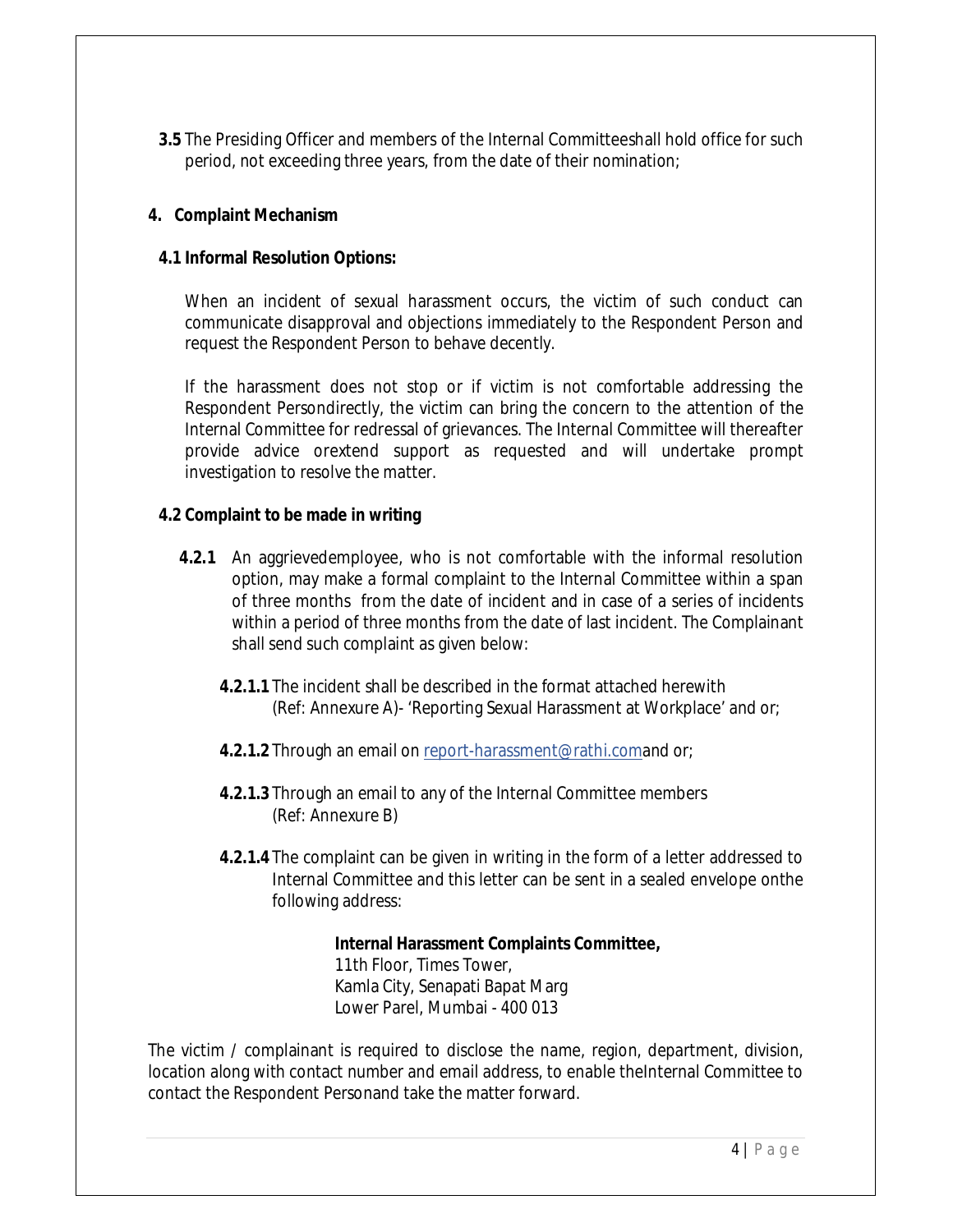In case the Aggrieved Person is unable to make the complaint in writing,she may approach the Presiding Officer or any member of theInternal Committee, who shall render all assistance to the Aggrieved Person for making the complaint in writing.

The Internal Committeemay, for reasons to be recorded in writing, extend such time limit of filing complaint up to further three months, if it is satisfied that bonafide circumstances prevented the aggrieved individual from filing complaint within the time limit mentioned in point (1) hereinabove. The complaint should clearly mention name and available details of both the aggrieved person and the respondent. Anonymous or pseudonymous complaints will not be investigated.

## **5. The following persons can make a Complaint**

- **5.1** Aggrieved Person;
- **5.2** Where the Aggrieved Personis unable to make a complaint on account of physical incapacity, a complaint may be filed by-
	- **5.2.1** A relative or friend or a co-worker of the Aggrieved Person; or
	- **5.2.2** An officer of the National Commission for Women or State Women's Commission; or
	- **5.2.3** Any person who has knowledge of the incident, with the written consent of the Aggrieved Person
- **5.3** Where the Aggrieved Personis unable to make a complaint on account of mental incapacity, a complaint may be filed by-
	- **5.3.1** A relative or friend of the Aggrieved Person; or
	- **5.3.2** A special educator; or
	- **5.3.3** A qualified psychiatrist or psychologist; or
	- **5.3.4** The guardian or authority under whose care the Aggrieved Person is receiving treatment or care; or
	- **5.3.5** Any person who has knowledge of the incident jointly with a relative or a friend of the AP or a special educator or a qualified psychiatrist or psychologist, or the guardian or authority under whose care the AP is receiving treatment or care.
- **5.4** In case of death of the Aggrieved Person, the complaint can be filed by any person who has knowledge of the incident with the written consent of the legal heir of the Aggrieved Person.
- **5.5** Where the Aggrieved Personfor any other reason is unable to make a complaint, a complaint may be filed by any person who has knowledge of the incident, with written consent of Aggrieved Person
- **5.6** Internal Committee to determine whether the allegations (assuming them to be true only for the purpose of this determination) made in the complaint fall under the purview of Sexual Harassment within seven days from the date of receipt of the complaint. In the event, the allegation does not fall under the purview of Sexual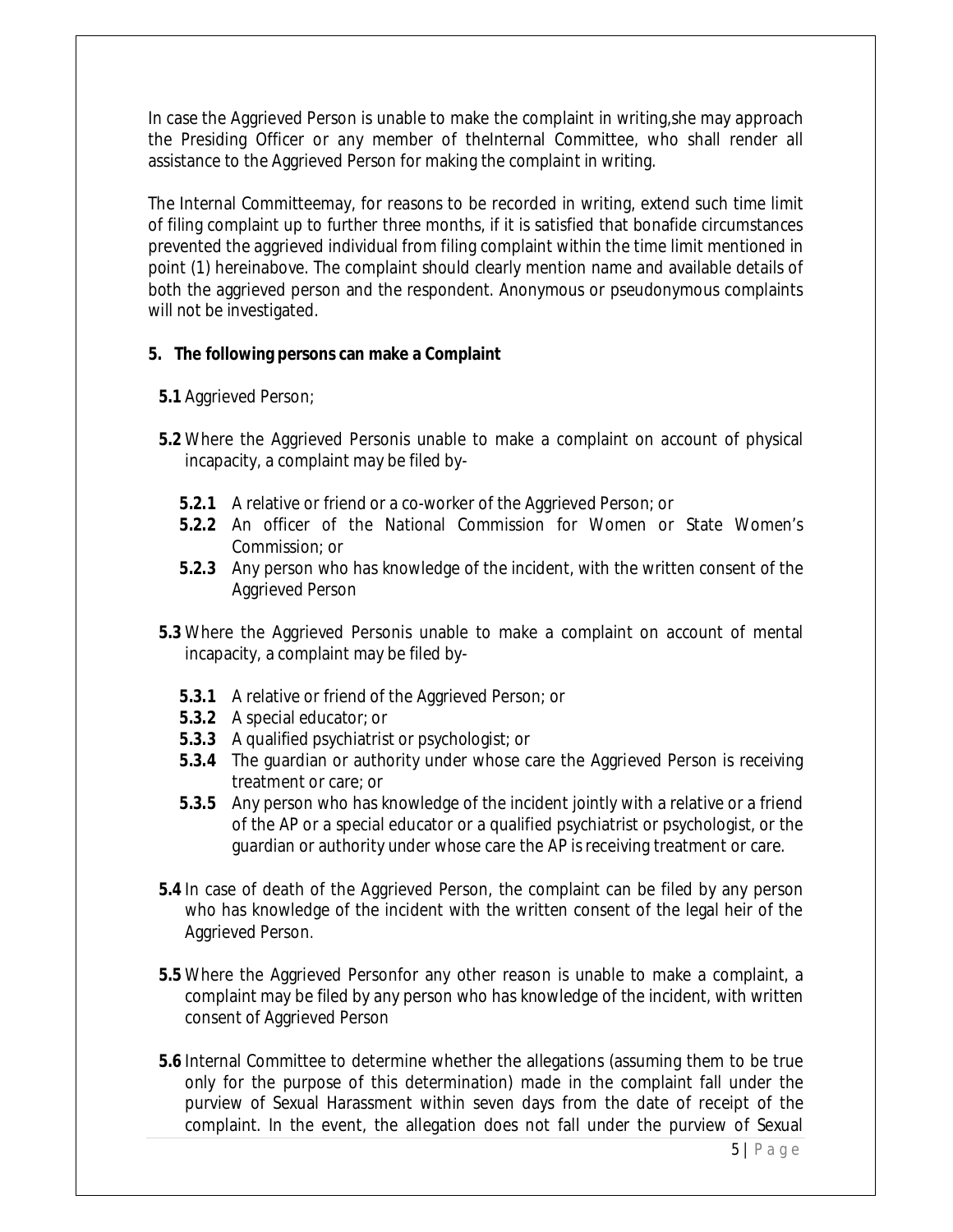Harassment or the allegation does not constitute an offence of Sexual Harassment, the Internal Committee will record this finding with reasons and communicate the same to the Aggrieved Person.

## **6. Conciliation**

**6.1** The Internal Committee may before initiating an inquiry and at the request of the Aggrieved Person take steps to settle the matter between the Aggrieved Person and the Respondent Person through conciliation.

Provided that no monetary settlement shall be made as a basis of conciliation.

- **6.2** Where a settlement has been arrived through conciliation, the Internal Committee shall record the settlementso arrived and forward the same to the Management Team to take action as specified in the recommendation.
- **6.3** The Internal Committee shall provide the copies of the settlement as recorded, to the Aggrieved Person and the Respondent Person.
- **6.4** Where a settlement is arrived at through conciliation, no further inquiry shall be conducted by the Internal Committee
	- **6.4.1** Provided, where the Aggrieved Person informs the Internal Committee that any term of the settlement so arrived, has not been complied with by the Respondent Person, the Internal Committee shall proceed to make an enquiry into the Complaint, or as the case may be, forward the Complaint to the**appropriate law enforcement authorities.**

# **7. Inquiry Into Complaint (Internal Committee)**

#### **7.1 Manner of Inquiry**

- **7.1.1** Internal Committee shall proceed to make inquiry into the Complaint where the Respondent Personis inthe employment of the company;
- **7.1.2** On receipt of the complaint, Internal Committee shall within seven working days from the date of receipt of the Complaint, send a copy of the Complaint received from the Aggrieved Person to the Respondent Person;
- **7.1.3** The Respondent Person shall file his reply to Internal Committeealong with the names and addresses of the witnesses and supporting documents within a period not exceeding tenworking days;
- **7.1.4** Internal Committee shall make an enquiry into the complaint in accordance with the Principles of Natural Justice;
- **7.1.5** The Aggrieved Person and the Respondent Person shall not be allowed to bring in any legal practitioner to represent them in their case at any stage of the proceedings before the Internal Committee;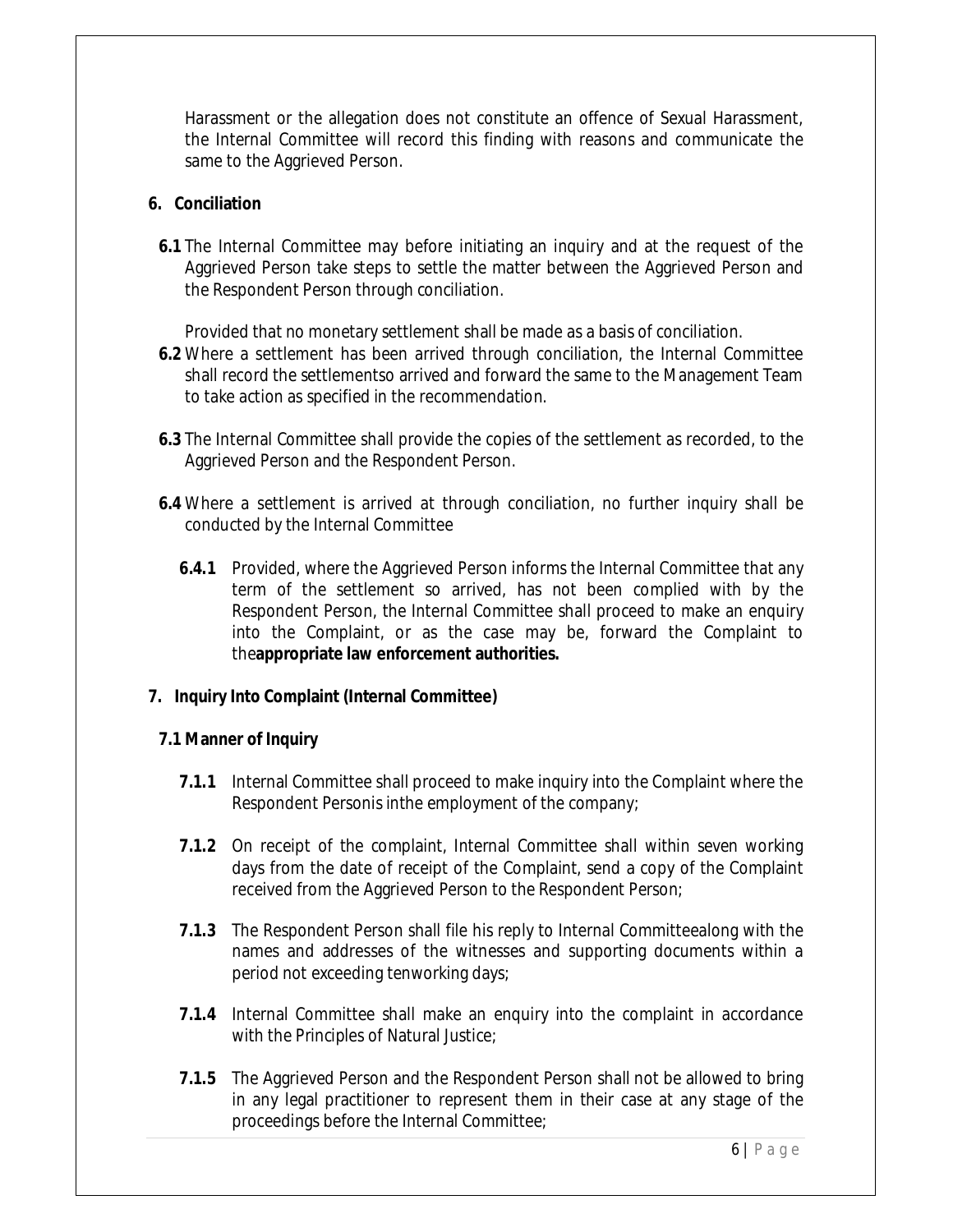- **7.1.6** While conducting the inquiry, a minimum of three members of the Internal Committee including the Presiding officer shall be present;
- **7.1.7** The parties shall, during the course of inquiry, be given an opportunity of being heard and a copy of the findings shall be made available to both the Aggrieved Person and the Respondent Person to enable them to make representation against the findings before the Internal Committee;
- **7.1.8** For the purpose of making an inquiry, Internal Committee shall have the same powers as are vested in a civil court under the Code of Civil Procedure, 1908 (5 of 1908) when trying a suit in respect of the following matters, namely:-
	- Summoning and enforcing the attendance of any person and examining him onoath;
	- Requiring the discovery and production of documents;
	- And, any other matter which may be prescribed.
- **7.1.9** The inquiry shall be completed within a period of ninety days from the date of receipt of written complaint.

## **8. Actions during pendency of Enquiry**

- **8.1** During the pendency of an inquiry, Internal Committee at the written request of the Aggrieved Person may recommend to the Steering Committee to:
	- **8.1.1** Transfer the Aggrieved Personor the Respondent Person to any other Workplace; or
	- **8.1.2** Grant leave to the Aggrieved Personup to a period of three months; or
	- **8.1.3** Restrain the RP from reporting on the work performance of the Aggrieved Person or writing his/her confidential report, and assign the same to another person.
- **8.2** On recommendations ofInternal Committee, the Steering Committee shall implement the recommendations and send the report of such implementation to the Internal Committee.

# **9. Termination of Inquiry Proceedings / Ex parte Decision**

**9.1** The Internal Committee shall have the right to terminate the inquiry proceedings or give an ex-parte decision on the Complaint, if the complainant or Respondent Person fails, without sufficient cause, to present herself or himself for three consecutive hearings conveyed by the presiding officer of the Internal Committee.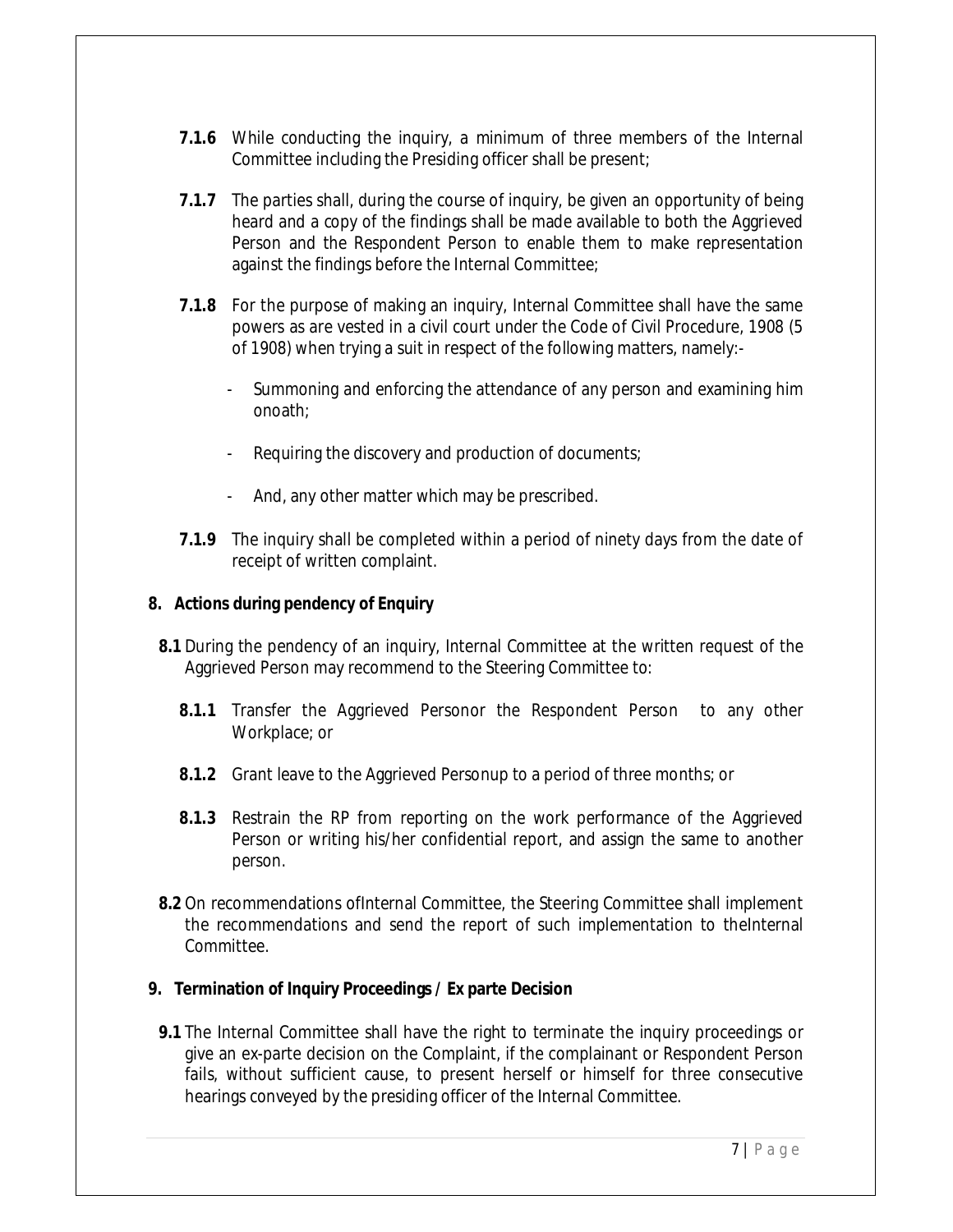**9.2** Provided such termination or ex-parte order shall not be passed unless a fifteen days' prior written notice has been given to the party concerned.

# **10. Inquiry Report**

- **10.1** On completion of the inquiry, the Internal Committee shall provide a report of its findings to the Steering Committee within a period of ten days from the date of completion of the inquiry and such report shall be made available to the parties concerned.
- **10.2** The Internal Committee may recommend a detailed and reasoned order, which may include:
	- **10.2.1** Recommending to the Steering Committee to take appropriate action for Sexual Harassment as a misconduct in accordance with the HR Manual / terms of employment and/or payment of compensation, commensurate with the gravity of the offence of which the Respondent Person has been found guilty of as per applicable law;
	- **10.2.2** Recommending the Steering Committee steps necessary and reasonable to assist the Aggrieved Person in terms of support and preventive action where Sexual Harassment at Workplace has occurred as a result of an act or omission by any Third Party or outsider;
	- **10.2.3** Recommending to the Steering Committee appropriate disciplinary action against the person making the Complaint, in case the Complaint registered is found to be frivolous or false or was made with a malicious intention;
	- **10.2.4** Recommending the Steering Committee that no action is required to be taken in the matter, in case it arrives at the conclusion that the allegation against the Respondent Person has not been proved.

# **11. Confidentiality**

- **11.1** The information generated in the course of informal reviews and formal investigations necessary for enforcing this Policy will be given the full extent of confidentiality to Employee personnel records. Any person who, without authorization, reveals such information will be subject to disciplinary action.
- **11.2** The sharing of the content of the Complaints will be on a "need to know" basis only. It is understood that Sexual Harassment at Workplace is an issue of highly sensitive nature and therefore strict confidentiality will be maintained by the affected person/victim, defendant, witnesses, the Complaints Committee and the Steering Committee.

# **12. Protection against Retaliation**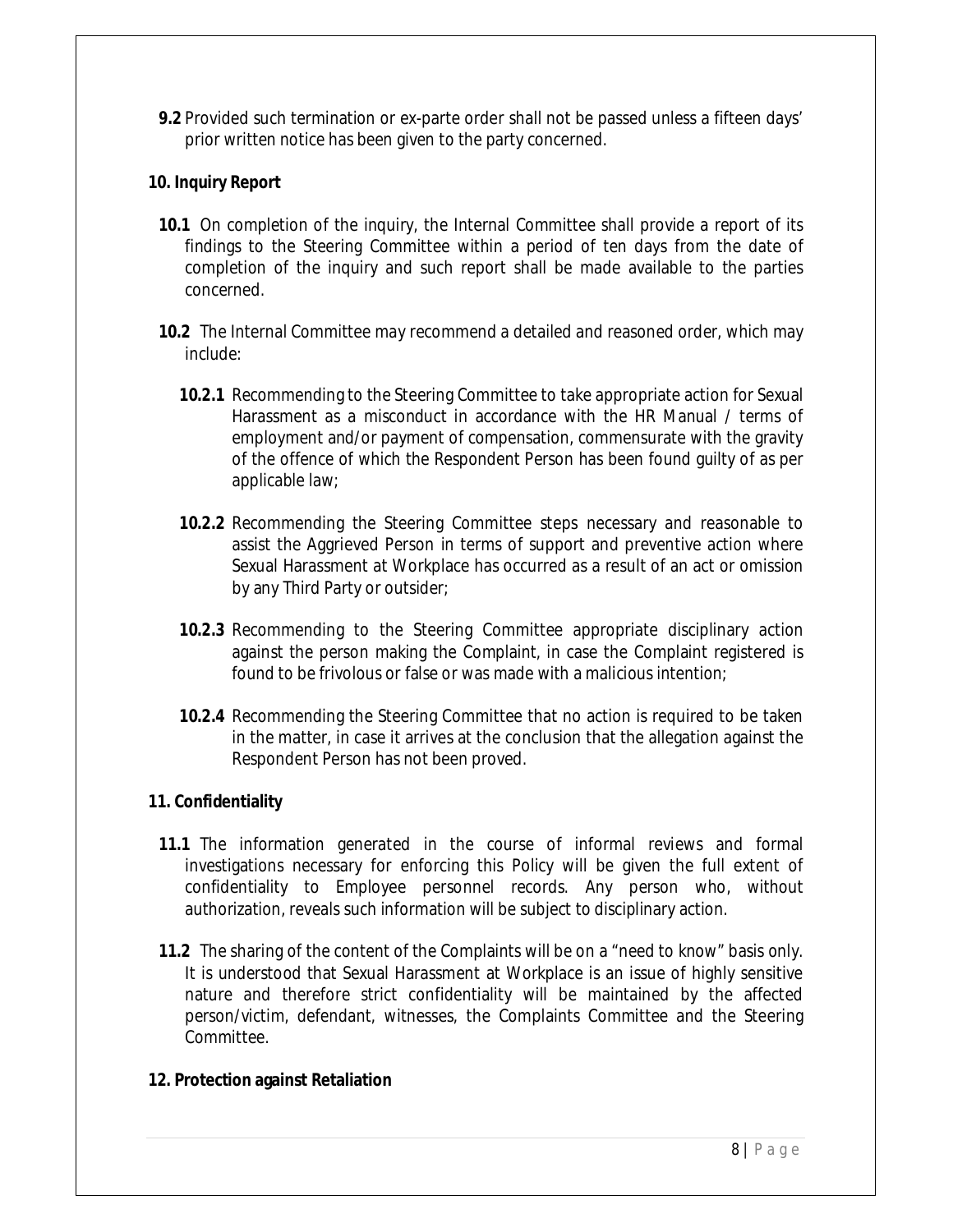Regardless of the outcome of the Complaint made in good faith, the Aggrieved Person lodging the Complaint and any person providing information or any witness, will be protected from any form of retaliation. While dealing with Complaints, the Internal Committee shall ensure that the Aggrieved Person or the witness (es) are not victimized or discriminated against by the accused. Any unwarranted pressures, retaliatory or any other type of unethical behaviour from the accused against the Aggrieved Person while the investigation is in progress should be reported by the Aggrieved Person to the Internal Committee as soon as possible. The Internal Committee, if so required, may issue appropriate interim orders from time to time recommending the Steering Committee to issue orders as may be necessary to ensure the safety of the Aggrieved Person and/or the witness (es).

# **13. Appeal**

Any person aggrieved by the recommendation of Internal Committee may prefer an appeal under the relevant provisions of the Act and Rules.

## **14. Complaints made with a Malicious Intent**

Where the Internal Committee arrives at a conclusion that during the inquiry any witness has given false evidence or produced any forged or misleading document, it may recommend to the Steering Committee to take action in accordance with the provisions of the service rules applicable to the said witness (s) or where no such service rules exists, in such manner as may be prescribed.

#### **15. Role, Duties and Responsibilities of Internal Committee Members**

- **15.1** The committee has to first, on receipt of written complaint; establish a prime facie case that the incident has occurred.
- **15.2** The investigation has to be conducted as per prescribed procedure within defined time lines (ref: annexure).
- **15.3** The committee will make a thorough investigation on the charges levied against the accused and initiate appropriate proceedings and suggest appropriate punishment.
- **15.4** The inquiry report and recommendations to be sent by the Internal Committee to the Steering Committee.
- **15.5** The committee shall ensure complete confidentiality of the proceedings, reports and recommendations submitted to Steering Committee.

# **16. Steering Committee (Decision Making Body)**

- **16.1** The Steering Committee should comprise of Senior Officials of the Organization.
- **16.2** Steering Committee will act upon reports and recommendations submitted by Internal Committee from time to time.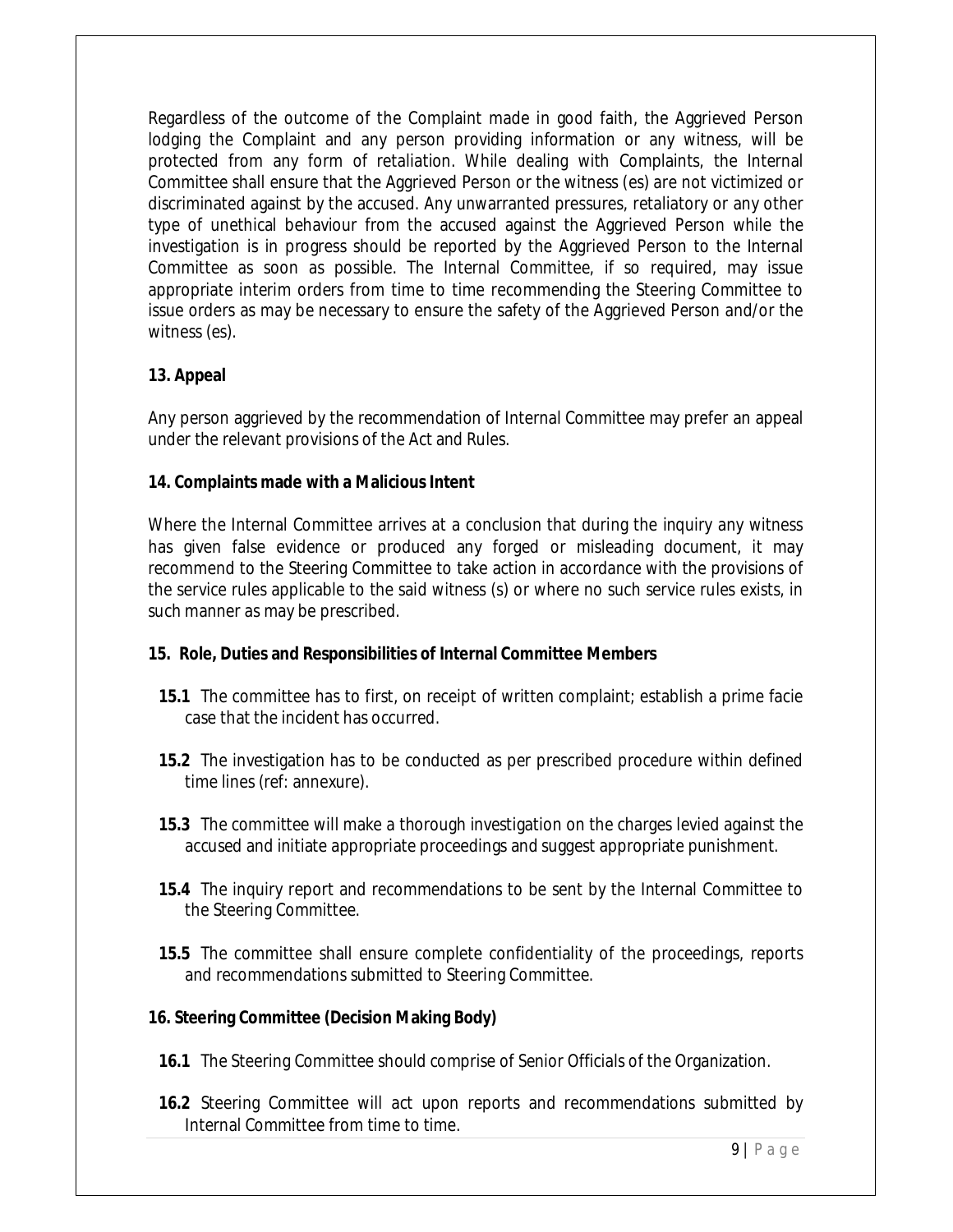- **16.3** Steering Committee will submit its report and action to be taken (along with the report received from Internal Committee) to the management for approval.
- **16.4** In case of termination, the letter & supporting documents to be verified by a legal advisor.
- **16.5** All recommendations of the Steering Committee made from time to time, to be approved by the Employer.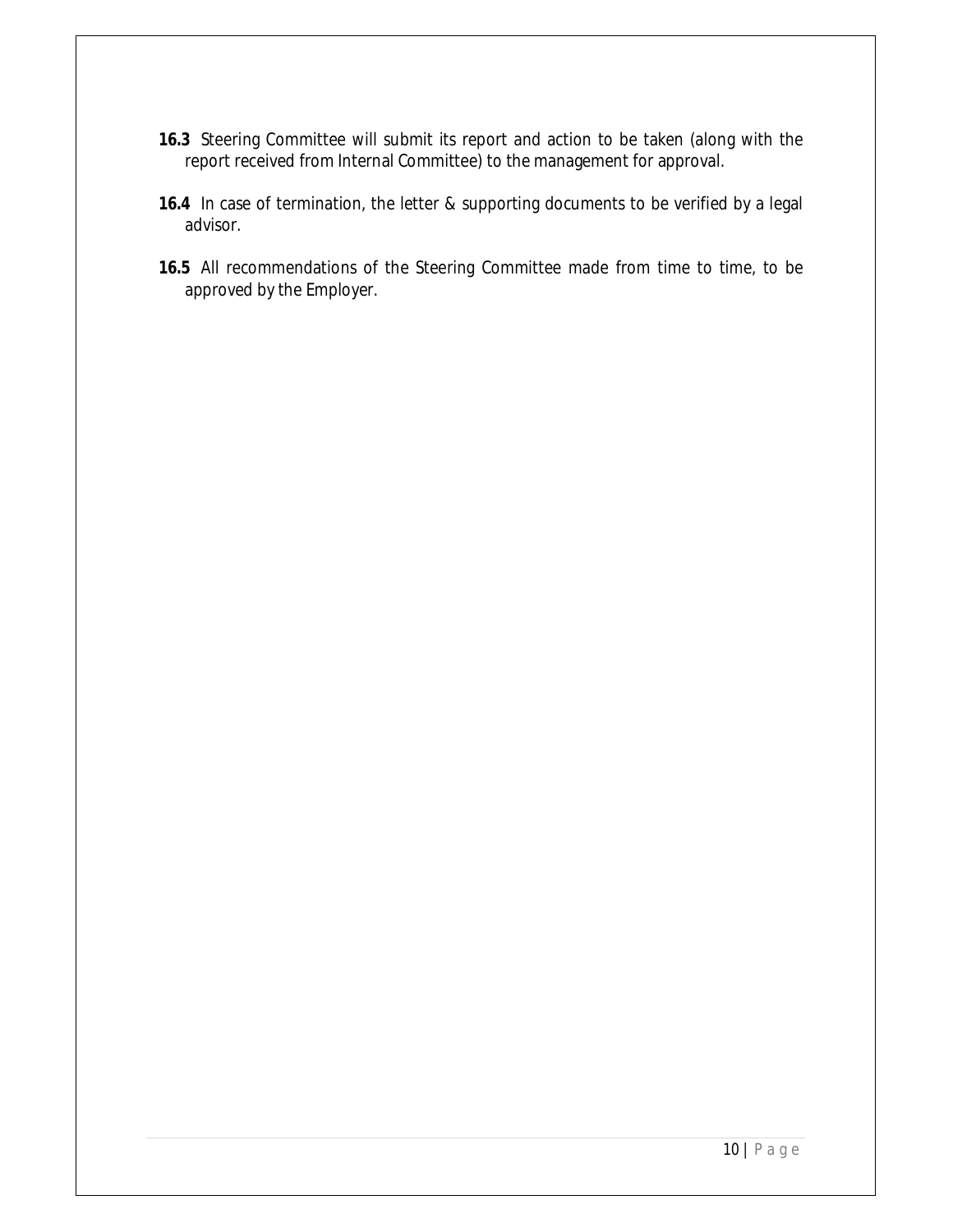# **Annexure A**

# **FORMAT FOR REPORTING SEXUAL HARASSMENT AT WORKPLACE**

To.

The Sexual Harassment Internal Committee

Sexual Harassment details:

[You may attach additional sheets if necessary to provide the details]

A) Person/people involved in Sexual Harassment at Workplace:

[Please provide the full name(s), designation, location(s), SBU of the RP and the relationship with you (e.g. supervisor, colleague, etc.)]

B) Incidents and factual data: [Please describe the incident/s]

Your response to the incident/s

 $11$ | Page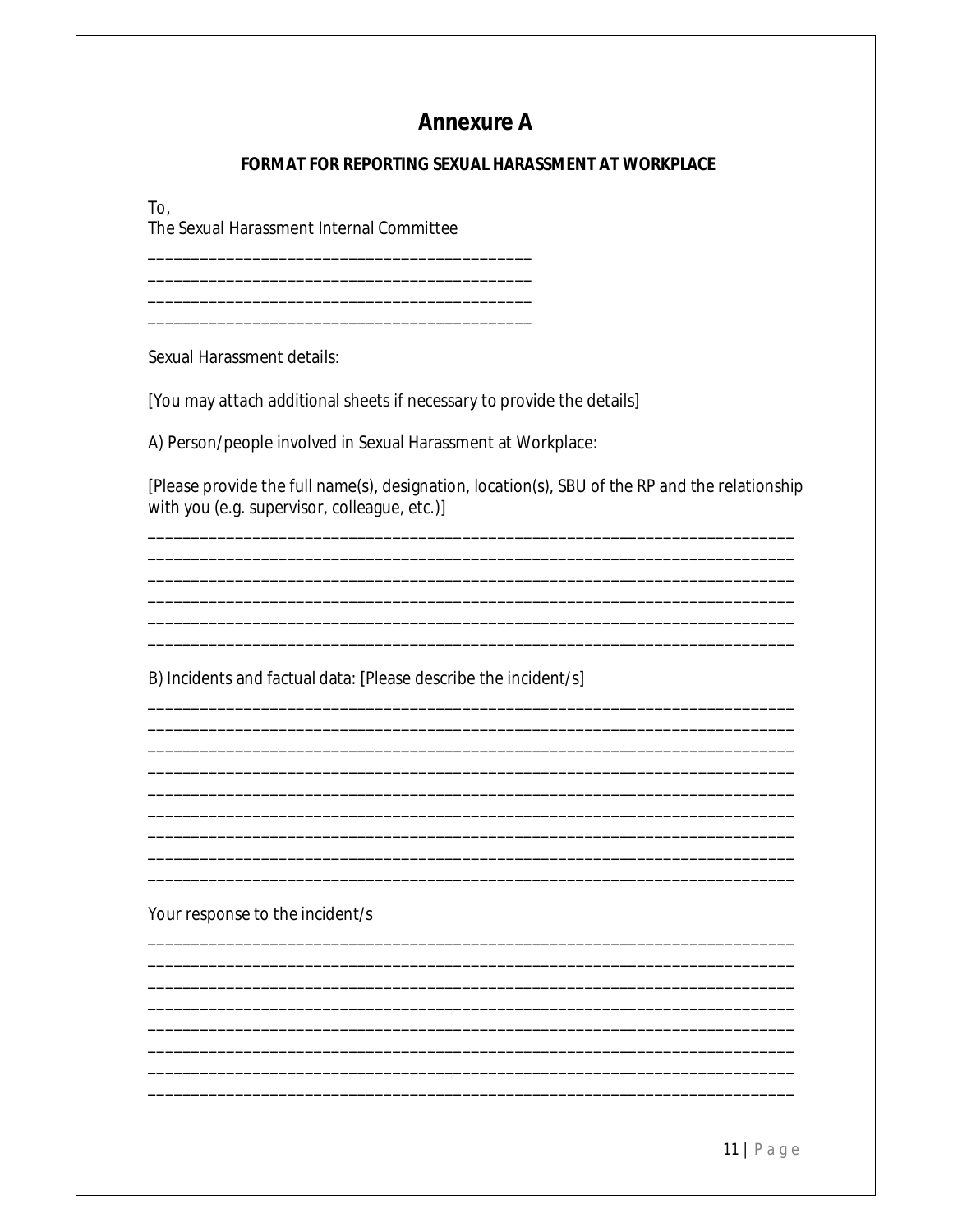f) Other material and relevant details:

[Please provide date/s, place/s of the incident/s, name and addresses of the witnesses, details of text messages, emails, if any, etc.]

\_\_\_\_\_\_\_\_\_\_\_\_\_\_\_\_\_\_\_\_\_\_\_\_\_\_\_\_\_\_\_\_\_\_\_\_\_\_\_\_\_\_\_\_\_\_\_\_\_\_\_\_\_\_\_\_\_\_\_\_\_\_\_\_\_\_\_\_\_\_\_\_\_\_ \_\_\_\_\_\_\_\_\_\_\_\_\_\_\_\_\_\_\_\_\_\_\_\_\_\_\_\_\_\_\_\_\_\_\_\_\_\_\_\_\_\_\_\_\_\_\_\_\_\_\_\_\_\_\_\_\_\_\_\_\_\_\_\_\_\_\_\_\_\_\_\_\_\_ \_\_\_\_\_\_\_\_\_\_\_\_\_\_\_\_\_\_\_\_\_\_\_\_\_\_\_\_\_\_\_\_\_\_\_\_\_\_\_\_\_\_\_\_\_\_\_\_\_\_\_\_\_\_\_\_\_\_\_\_\_\_\_\_\_\_\_\_\_\_\_\_\_\_ \_\_\_\_\_\_\_\_\_\_\_\_\_\_\_\_\_\_\_\_\_\_\_\_\_\_\_\_\_\_\_\_\_\_\_\_\_\_\_\_\_\_\_\_\_\_\_\_\_\_\_\_\_\_\_\_\_\_\_\_\_\_\_\_\_\_\_\_\_\_\_\_\_\_ \_\_\_\_\_\_\_\_\_\_\_\_\_\_\_\_\_\_\_\_\_\_\_\_\_\_\_\_\_\_\_\_\_\_\_\_\_\_\_\_\_\_\_\_\_\_\_\_\_\_\_\_\_\_\_\_\_\_\_\_\_\_\_\_\_\_\_\_\_\_\_\_\_\_

Person making the Complaint is [please tick]:

- a) Aggrieved Person
- b) A relative of the Aggrieved Person
- c) A friend of the Aggrieved Person
- d) A co-worker with the Aggrieved Person
- e) An officer of the National Commission of Women
- f) An officer of the State Women's Commission
- g) A special educator
- h) A qualified psychiatrist or psychologist
	- The guardian or authority under whose care the AP is receiving treatment or care
	- A person who has knowledge of the incident with the written consent of the AP
	- A person who has knowledge of the incident with the written consent of the legal heir of the AP
	- A person who has knowledge of the incident jointly with a relative or a friend of the AP or a special educator or a qualified psychiatrist or psychologist, or the guardian or authority under whose care the APis receiving treatment or care

| Date:  |  |
|--------|--|
| Place: |  |

Name of the person(s) reporting:

| Designation:                              |  |
|-------------------------------------------|--|
| Department:                               |  |
| Location:                                 |  |
| Office No:                                |  |
| Official email Id:                        |  |
| Complete office address with Pin Code:    |  |
| Mobile No:                                |  |
| Personal email Id:                        |  |
| Complete residence address with Pin Code: |  |
| <b>Residence Phone No:</b>                |  |
|                                           |  |

Signature: \_\_\_\_\_\_\_\_\_\_\_\_\_\_\_\_\_\_\_\_\_\_\_\_\_\_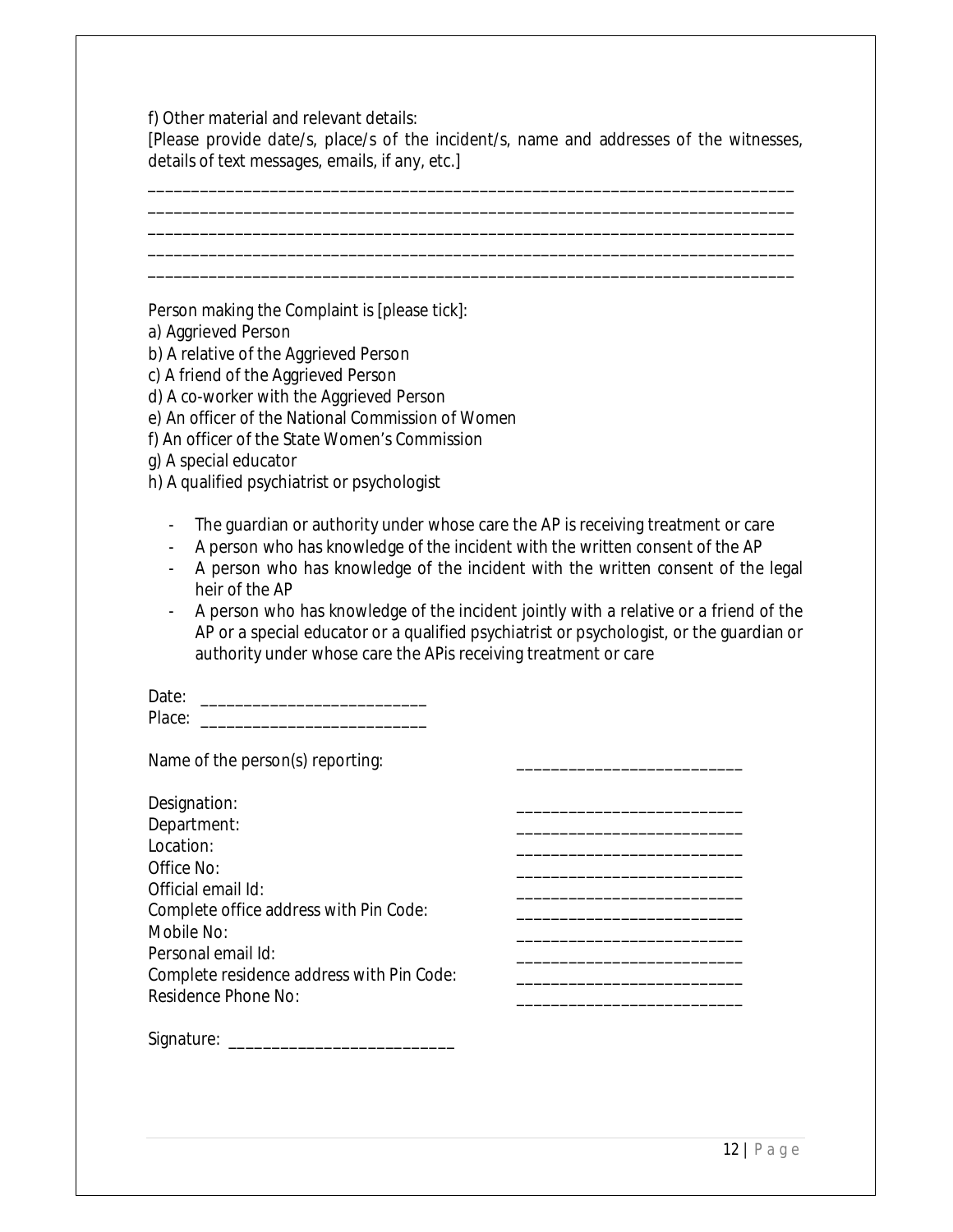# **Annexure B Steering Committee (STC)**

# **Notice to all Employees**

Steering Committee (STC) - This committee of five members is constituted to act upon findings and recommendations submitted by the Regional Internal Committees (i.e. East, West, North, South and Central). The committee is as given below in the circular. The members of this committee are appointed by the Management and hence through this circular the same is being communicated to all employees of the Company. Any changes in below mentioned committee members will be communicated to all employees from time to time.

| Sr.<br>No. | <b>Name</b>         | <b>Designation</b><br>$in$ IC | <b>Email ID</b>              | <b>Contact Details</b> |
|------------|---------------------|-------------------------------|------------------------------|------------------------|
|            | Ms. Sonali Gaikwad  | Chairperson                   |                              | 9004350868             |
|            | Ms. Vinita Porwal   | Member                        |                              | 9821012553             |
|            | Mr. Jinesh Jasapara | Member                        | steering-committee@rathi.com | 9819854303             |
| 4          | Mr. Saumil Pabari   | Member                        |                              | 9820016214             |
| 5          | Mr. Rajesh Bhutra   | Member                        |                              | 9322996275             |

# **Internal Committee (IC) - West**

# **Notice to all Employees**

Internal Committee (IC) - This committee of five members is constituted to investigate the concerns / complaints received for Sexual Harassment at Workplace. The committee is as given below in the circular. The members of this committee are appointed by the Management and hence through this circular the same is being communicated to all employees of the Company. Any changes in below mentioned committee members will be communicated to all employees from time to time.

Presiding Officer and Members of IC for **West:**

| Sr.<br>No. | <b>Name</b>         | Designation in IC        | <b>Email ID</b>   | <b>Contact Details</b> |
|------------|---------------------|--------------------------|-------------------|------------------------|
|            | Ms. Sonam Bhagat    | <b>Presiding Officer</b> |                   | 9833367224             |
|            | Ms. Jana Agawam     | Member                   |                   | 9920919809             |
|            | Mr. Gautam Agawam   | Member                   | ic-west@rathi.com | 9892165557             |
|            | Mr. Vasudev Garewal | Member                   |                   | 9820980455             |
|            | Mr. Prashant Savant | <b>External Member</b>   |                   | 9819113555             |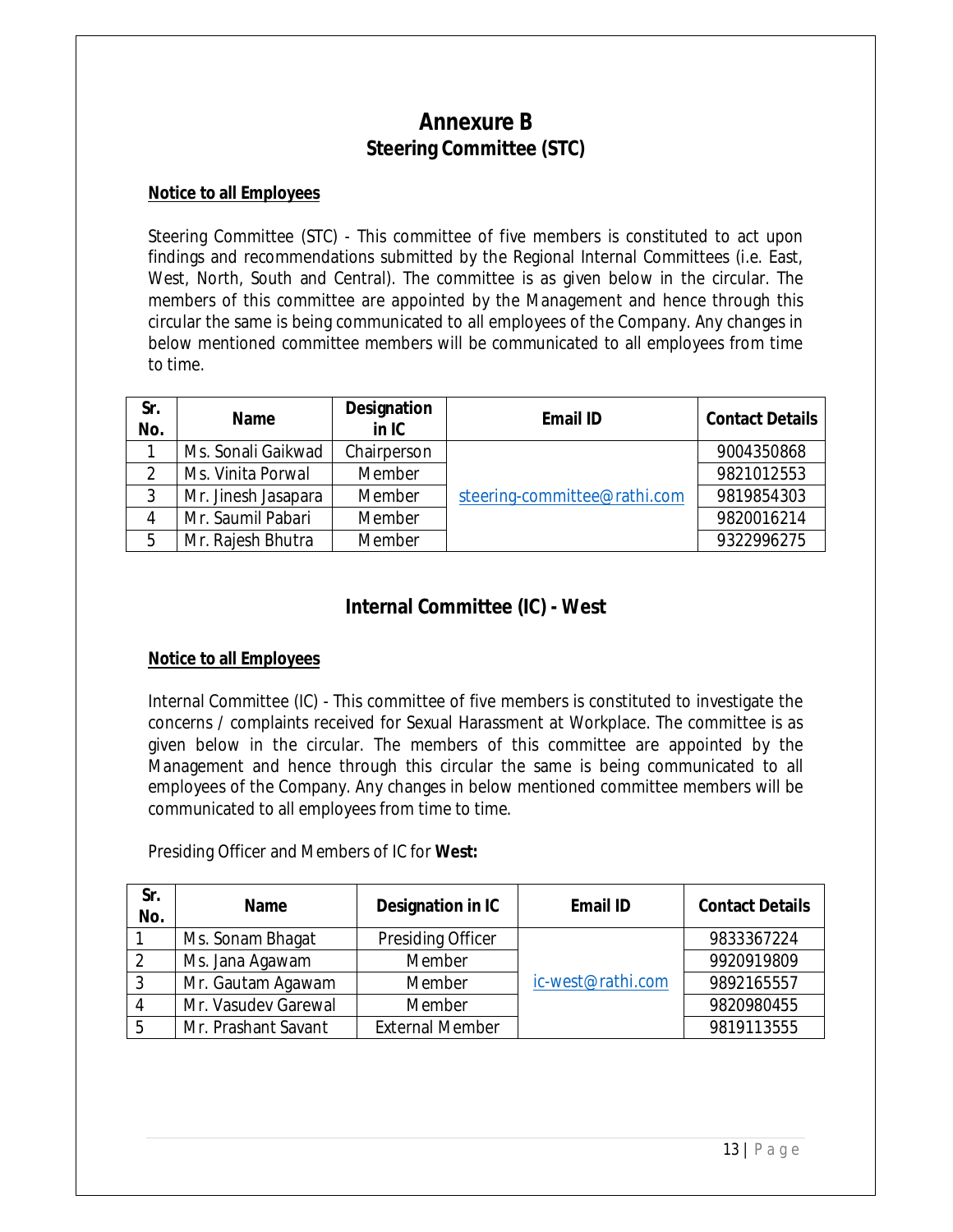# **Internal Committee (IC) – East**

## **Notice to all Employees**

Internal Committee (IC) - This committee of six members is constituted to investigate the concerns / complaints received for Sexual Harassment at Workplace. The committee is as given below in the circular. The members of this committee are appointed by the Management and hence through this circular the same is being communicated to all employees of the Company. Any changes in below mentioned committee members will be communicated to all employees from time to time.

Presiding Officer and Members of IC for **East:**

| Sr.<br>No. | <b>Name</b>              | Designation in IC      | <b>Email ID</b>   | <b>Contact Details</b> |
|------------|--------------------------|------------------------|-------------------|------------------------|
|            | Ms. Monica Dutta         | Presiding Officer      |                   | 9073346022             |
| າ          | Ms. Amrita Sultana       | Member                 |                   | 9831089253             |
| 3          | Ms. Sweta Dujari         | Member                 | ic-east@rathi.com | 9836265304             |
| 4          | Mr. Dwaipayan Majumdar   | Member                 |                   | 9830196433             |
| 5          | Mr. Soumendra Nath Dutta | Member                 |                   | 9330699687             |
| 6          | NGO / Legal Advisor      | <b>External Member</b> |                   |                        |

# **Internal Committee (IC) – North**

# **Notice to all Employees**

Internal Committee (IC) - This committee of five members is constituted to investigate the concerns / complaints received for Sexual Harassment at Workplace. The committee is as given below in the circular. The members of this committee are appointed by the Management and hence through this circular the same is being communicated to all employees of the Company. Any changes in below mentioned committee members will be communicated to all employees from time to time.

Presiding Officer and Members of IC for **North:**

| Sr.<br>No. | <b>Name</b>            | Designation in IC | <b>Email ID</b>    | <b>Contact Details</b> |
|------------|------------------------|-------------------|--------------------|------------------------|
|            | Ms. Poonam Raghuvanshi | Presiding Officer |                    | 9811307084             |
|            | Ms. JyotiJalhotra      | Member            |                    | 9810155275             |
|            | Mr. Anuj Bhatia        | Member            | ic-north@rathi.com | 9313320193             |
| $\Lambda$  | Mr. Sandhyadeep Belgo  | Member            |                    | 9313133170             |
| 5          | Ms. Ridhima Mandhar    | External member   |                    | 9910004539             |